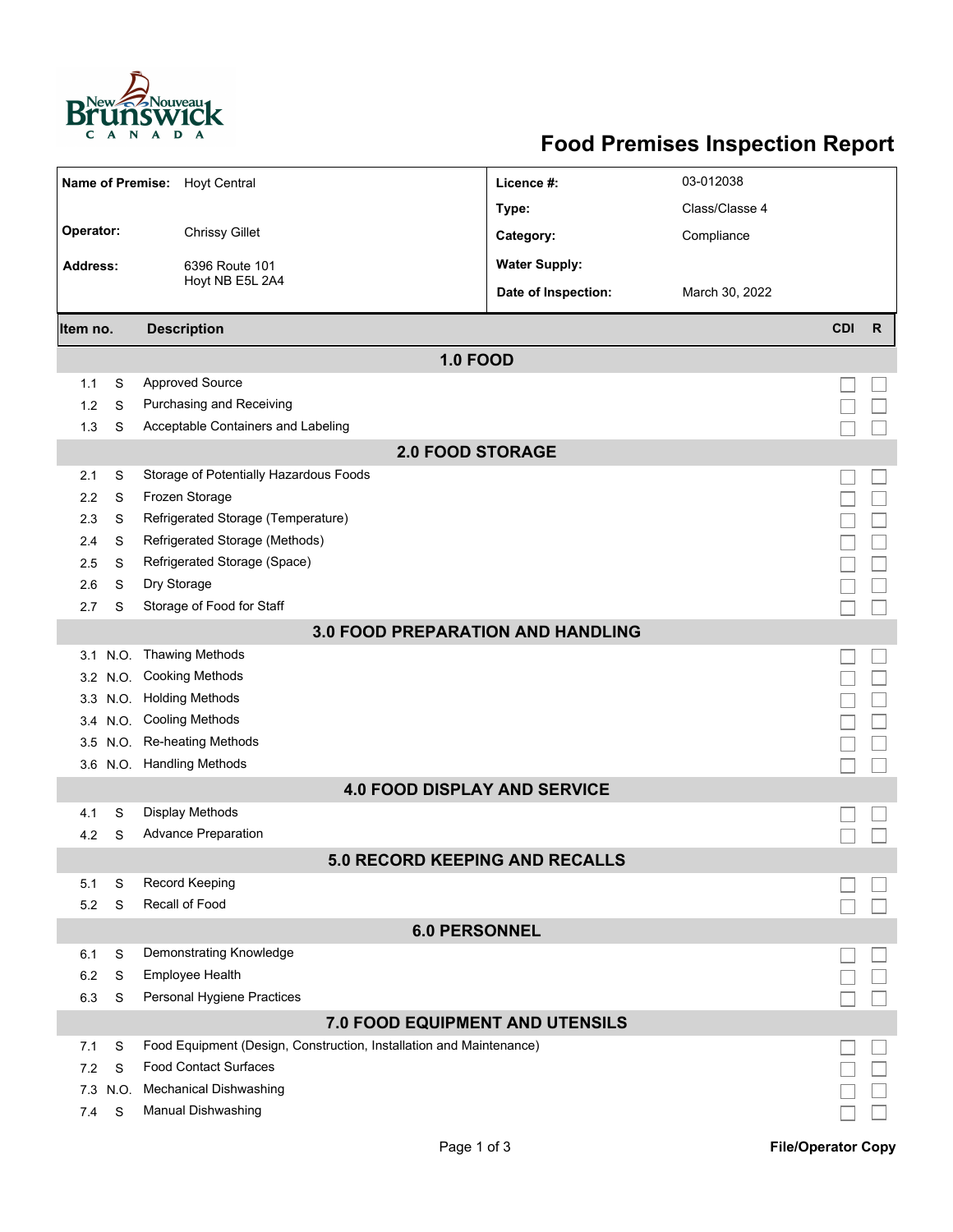

## **Food Premises Inspection Report**

|                                             |                                                                                                                                                                                                  | <b>Name of Premise:</b> | <b>Hoyt Central</b><br>Licence#                                                                                                                                                       | 03-012038           |  |  |  |  |  |
|---------------------------------------------|--------------------------------------------------------------------------------------------------------------------------------------------------------------------------------------------------|-------------------------|---------------------------------------------------------------------------------------------------------------------------------------------------------------------------------------|---------------------|--|--|--|--|--|
| 7.5                                         | S                                                                                                                                                                                                |                         | <b>Eating Utensils and Dishes</b>                                                                                                                                                     |                     |  |  |  |  |  |
| <b>8.0 CLEANING AND SANITIZING</b>          |                                                                                                                                                                                                  |                         |                                                                                                                                                                                       |                     |  |  |  |  |  |
| 8.1                                         | U                                                                                                                                                                                                |                         | Cleaning and Sanitizing                                                                                                                                                               |                     |  |  |  |  |  |
| 8.2                                         | S                                                                                                                                                                                                |                         | Detergents and Chemical Use and Storage                                                                                                                                               |                     |  |  |  |  |  |
|                                             | <b>9.0 SANITARY FACILITIES</b>                                                                                                                                                                   |                         |                                                                                                                                                                                       |                     |  |  |  |  |  |
| 9.1                                         | S                                                                                                                                                                                                | Washroom(s)             |                                                                                                                                                                                       |                     |  |  |  |  |  |
| 9.2                                         | S                                                                                                                                                                                                |                         | Hand Washing Station(s)                                                                                                                                                               |                     |  |  |  |  |  |
|                                             |                                                                                                                                                                                                  |                         | 10.0 FLOORS, WALLS AND CEILINGS                                                                                                                                                       |                     |  |  |  |  |  |
| 10.1                                        | U                                                                                                                                                                                                |                         | Floors (Construction and Maintenance)                                                                                                                                                 |                     |  |  |  |  |  |
| 10.2                                        | S                                                                                                                                                                                                |                         | Walls (Construction and Maintenance)                                                                                                                                                  |                     |  |  |  |  |  |
| 10.3                                        | S                                                                                                                                                                                                |                         | Ceilings (Constructions and Maintenance)                                                                                                                                              |                     |  |  |  |  |  |
| <b>11.0 WATER SUPPLY AND WASTE DISPOSAL</b> |                                                                                                                                                                                                  |                         |                                                                                                                                                                                       |                     |  |  |  |  |  |
| 11.1                                        | S                                                                                                                                                                                                |                         | Water (Quality and Quantity)                                                                                                                                                          |                     |  |  |  |  |  |
| 11.2                                        | S                                                                                                                                                                                                |                         | Sewage Disposal                                                                                                                                                                       |                     |  |  |  |  |  |
| 11.3                                        | S                                                                                                                                                                                                |                         | Solid Waste Handling                                                                                                                                                                  |                     |  |  |  |  |  |
|                                             |                                                                                                                                                                                                  |                         | <b>12.0 LIGHTING AND VENTILATION</b>                                                                                                                                                  |                     |  |  |  |  |  |
| 12.1                                        | S                                                                                                                                                                                                | Lighting                |                                                                                                                                                                                       |                     |  |  |  |  |  |
| 12.2                                        | S                                                                                                                                                                                                | Ventilation             |                                                                                                                                                                                       |                     |  |  |  |  |  |
|                                             |                                                                                                                                                                                                  |                         | 13.0 GENERAL                                                                                                                                                                          |                     |  |  |  |  |  |
| 13.1                                        | S                                                                                                                                                                                                | Licence                 |                                                                                                                                                                                       |                     |  |  |  |  |  |
| 13.2                                        | S                                                                                                                                                                                                |                         | <b>Rodent and Insect Control</b>                                                                                                                                                      |                     |  |  |  |  |  |
| 13.3                                        | S                                                                                                                                                                                                |                         | Other Infractions/Hazards                                                                                                                                                             |                     |  |  |  |  |  |
|                                             | N.O. - Not Observed; S - Satisfactory ; U - Unsatisfactory MI - Minor infraction; MA - Major infraction; CR - Critical infraction, CDI - Corrected During<br>Inspection, R - Repeated infraction |                         |                                                                                                                                                                                       |                     |  |  |  |  |  |
|                                             |                                                                                                                                                                                                  |                         | <b>OBSERVATIONS AND CORRECTIVE ACTIONS</b>                                                                                                                                            |                     |  |  |  |  |  |
| Item                                        |                                                                                                                                                                                                  | MI /MA/ CR              | Remarks                                                                                                                                                                               | Date for Correction |  |  |  |  |  |
| 10.1                                        |                                                                                                                                                                                                  | MI                      | Floors shall be of sound construction and in good repair                                                                                                                              | Immediately         |  |  |  |  |  |
|                                             |                                                                                                                                                                                                  |                         | Observations: Floor in kitchen and convenience store is damaged.                                                                                                                      |                     |  |  |  |  |  |
|                                             |                                                                                                                                                                                                  |                         | Comment: Repair damaged floor so it can be easily cleaned and sanitized.                                                                                                              |                     |  |  |  |  |  |
| 8.1                                         |                                                                                                                                                                                                  | MI                      | Non-food contact equipment shall be kept clean and sanitary                                                                                                                           | Immediately         |  |  |  |  |  |
|                                             |                                                                                                                                                                                                  |                         | Observations: Microwave, exterior of refrigerators, oven, and freezers are soiled.<br><b>Comment: Increase frequency of cleaning and sanitizing of non-food contact</b><br>equipment. |                     |  |  |  |  |  |
|                                             |                                                                                                                                                                                                  |                         | <b>CLOSING COMMENTS</b>                                                                                                                                                               |                     |  |  |  |  |  |

Recommended for licensing. All outstanding minor infractions are to be corrected at the next routine inspection.

**Rating color: Green**